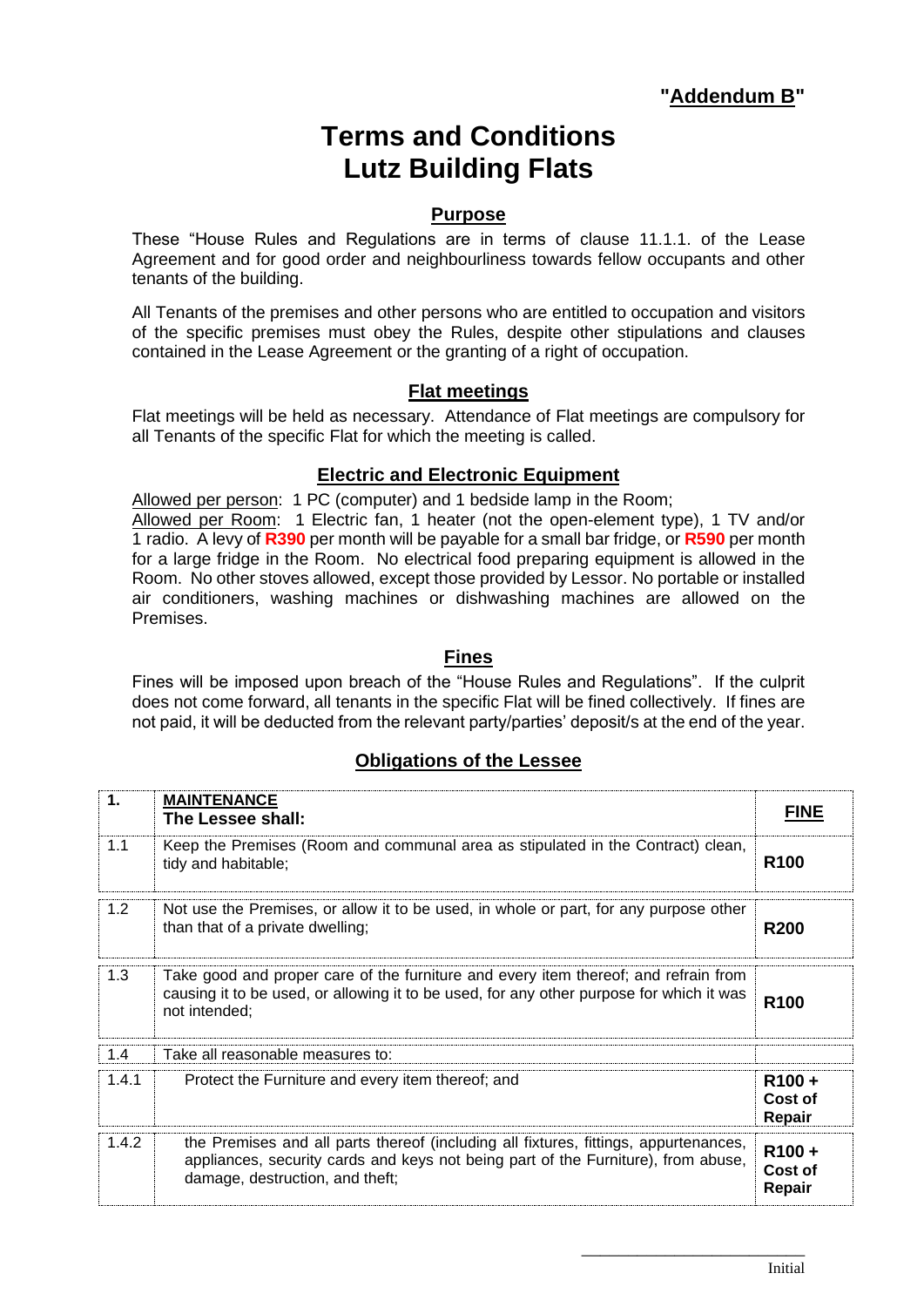|                  |                                                                                                                                                                                                                                                                                       | <b>FINE</b>                                           |
|------------------|---------------------------------------------------------------------------------------------------------------------------------------------------------------------------------------------------------------------------------------------------------------------------------------|-------------------------------------------------------|
| 1.5              | Not place or leave any article or other thing in or about any passage, stairway,<br>pathway, parking space, or other common part of the building so as to cause a<br>nuisance or obstruction;                                                                                         | R <sub>100</sub>                                      |
| 1.6              | Not bring into the Premises or the Building any article which, by reason of its weight<br>or other characteristics, is liable to cause damage to the Building or the Premises;                                                                                                        | R <sub>150</sub> +<br>Cost of<br>Repair               |
| 1.7              | Not contravene any of the conditions of Title of the Property or any of the laws, rules<br>or regulations affecting owners, tenants or occupiers of the Property or the Building;                                                                                                     | R <sub>100</sub>                                      |
| 1.8              | Not cause or commit any nuisance on the Property or cause any annoyance or<br>discomfort to other tenants or occupiers of the Building;                                                                                                                                               | R <sub>150</sub>                                      |
| 1.9              | Not leave refuse, or allow it to accumulate, in or about the Premises except in the<br>refuse bins provided;                                                                                                                                                                          | R <sub>100</sub>                                      |
| 1.10             | Refrain from interfering with the electrical, plumbing or gas installations or systems<br>serving the Premises or the Building, except as may be necessary to enable the<br>Lessee to carry out its obligations of maintenance and repair in terms of this Lease;                     | R <sub>150</sub> +<br>Cost of<br>Repair               |
| 1.11             | Not allow more persons to sleep in The Room, than are allotted in the Contract,<br>Permission for friend to sleep over, to be obtained from Management. (see p8, 11.1.1)                                                                                                              | <b>R250</b>                                           |
| 1.12             | Not allow anyone to sleep anywhere in the general areas of the Premises,                                                                                                                                                                                                              | R250                                                  |
| 1.13             | Not keep any live animals or birds on the Premises except with the prior written<br>consent of the Lessor;                                                                                                                                                                            | R <sub>100</sub>                                      |
| 1.14             | Not hang washing from windows or in any place in or about the Premises, or do or<br>display anything else which causes the Premises or the Building to appear unsightly;<br>Curtaining and blinds must appear white from the outside;                                                 | R <sub>100</sub>                                      |
| 1.15             | Take all reasonable measures to prevent blockages and obstructions from occurring<br>in the drains, sewerage pipes and water pipes serving the Premises; and                                                                                                                          | R <sub>150</sub> +<br>Cost of<br>Repair               |
| 1.16             | Provide at the Lessee's own expense all electric, fluorescent, and incandescent light<br>bulbs required in/on the Premises.                                                                                                                                                           |                                                       |
| $\overline{2}$ . | <b>SECURITY</b>                                                                                                                                                                                                                                                                       |                                                       |
| 2.1              | The front door, and all outside doors of the Lutz Building, must daily be kept locked<br>between 17h00 and 08h00 and also from 17h00 on Fridays, until 08:00 on Monday<br>mornings. Lock your bedroom door at night.<br>This is essential for security and the safety of all tenants; | <b>R300</b>                                           |
| 2.2              | ALL security gates of the Lutz Building must ALWAYS be kept locked. This is essential<br>for security and the safety of all tenants;                                                                                                                                                  | <b>R300</b>                                           |
| 2.3              | Keys must be kept safely. No name tags or addresses may be kept with the building's<br>or flat's keys. This might be a security risk for all. Such keys lost, will be replaced for<br>your account.                                                                                   | <b>R300</b>                                           |
| 3.               | <b>SMOKING</b>                                                                                                                                                                                                                                                                        |                                                       |
| 3.1              | NO smoking - the Hookah pipe included - is allowed in the Lutz Building. No cigarette<br>stubs may be discarded in the Room or on the communal property and stairs, nor be<br>thrown from any of the Buildings' windows onto the surrounding Premises.                                | R350                                                  |
| 4.               | <b>ALCOHOL AND DRUGS</b>                                                                                                                                                                                                                                                              |                                                       |
| 4.1              | The misuse of alcohol, and the use of drugs in the Lutz Building and/or on the<br>Premises of the Lutz Building, is prohibited– refer to 11. of the Contract.                                                                                                                         | <b>Can lead</b><br>to breach<br>of<br><b>Contract</b> |

\_\_\_\_\_\_\_\_\_\_\_\_\_\_\_\_\_\_\_\_\_\_\_\_